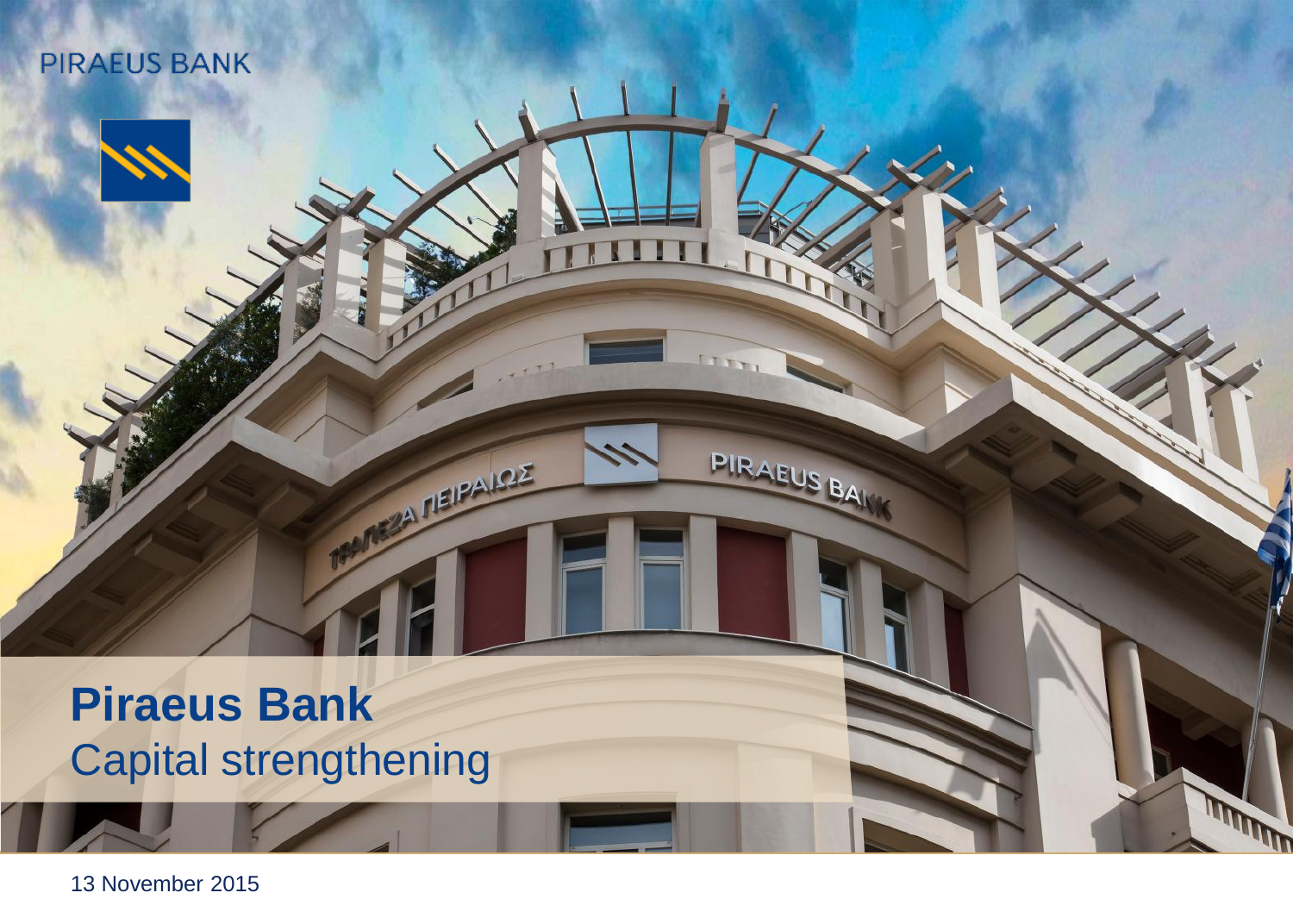## Disclaimer

By reading or otherwise accessing the presentation that follows, you agree to be bound by the following limitations. Any failure to comply with these limitations may constitute a violation of applicable law.

The accompanying presentation has been prepared by Piraeus Bank S.A. and its subsidiaries and affiliates (the "Bank" or "We") solely for informational purposes. For the purposes of this disclaimer, the presentation that fo oral commentary or presentation and any question-and-answer session. By attending a meeting at which the presentation is made, or otherwise viewing or accessing the presentation, whether live or recorded, you will be deeme you understand the legal and regulatory sanctions attached to the misuse, disclosure or improper circulation of the presentation or any information contained herein.

This presentation does not constitute investment, legal, accounting, regulatory, taxation or other advice and does not take into account your objectives or legal, accounting, regulatory, taxation or financial situation or conclusions on such matters and for making your own independent assessment of the Bank. You are solely responsible for seeking independent professional advice in relation to the Bank. No responsibility or liability is acce you or any of your officers, employees, agents or associates on the basis of such information.

This presentation does not purport to be comprehensive and no representation, warranty or undertaking is made hereby or is to be implied by any person as to the completeness, accuracy or fairness of the information contain their respective directors, officers, employees, agents, and representatives expressly disclaim any and all liability which may arise from this presentation and any errors contained herein and/or omissions therefrom or fro therewith. The Bank, its financial and other advisors, and their respective directors, officers, employees, agents, and representatives accept no liability for any loss howsoever arising, directly or indirectly, from any u information contained in this presentation is based on estimates or expectations of the Bank, and there can be no assurance that these estimates or expectations are or will prove to be accurate. In addition, past performan performance of the Bank will depend on numerous factors, which are subject to uncertainty, including factors which may be unknown on the date hereof. This presentation speaks only as of the date hereof and neither the Bank obligation, to update any of the information contained in this presentation, including forward-looking statements, for events or circumstances that occur subsequent to the date of this presentation.

Each attendee or recipient acknowledges that neither it nor the Bank intends that the Bank act or be responsible as a fiduciary to such attendee or recipient, its management, stockholders, creditors or any other person. By the Bank, respectively, expressly disclaims any fiduciary relationship and agrees that each attendee or recipient is responsible for making its own independent judgment with respect to the Bank and any other matters regard

The Bank has included certain non-IFRS financial measures in this presentation. These measurements may not be comparable to those of other companies. Reference to these non-IFRS financial measures should be considered in a considered a substitute for results that are presented in accordance with IFRS. The financial information of the Bank as at and for the nine months ended 30 September 2015 included in this presentation is extracted from ou months ended 30 September 2015 prepared in accordance with IFRS and is subject to change and amendment.

Certain statements contained in this presentation that are not statements of historical fact, including, without limitation, any statements preceded by, followed by or including the words "targets," "believes," "expects," the negative thereof, constitute forward-looking statements, notwithstanding that such statements are not specifically identified. Examples of forward-looking statements include, but are not limited to, statements which ar statements relating to the Bank's strategies, plans, objectives, initiatives and targets, its businesses, outlook, political, economic or other conditions in Greece or elsewhere, the Bank's financial condition, results of markets and anticipated cost savings and synergies, as well as the intention and beliefs of the Bank and/or its management or directors concerning the foregoing.

Forward-looking statements are not quarantees of future performance and involve certain risks, uncertainties and assumptions which are difficult to predict and outside of the control of the Bank. Therefore, actual outcomes looking statements. We have based these assumptions on information currently available to us, and if any one or more of these assumptions turn out to be incorrect, actual market results may differ significantly. While we d if there are such differences, our future results of operations and financial condition, could be materially adversely affected. You should not place undue reliance on these forward-looking statements. Forward-looking stat Bank expressly disclaims any obligation or undertaking to disseminate any updates or revisions to any forward-looking statement to reflect events or circumstances after the date on which such statement is made, or to refle

This presentation further contains information that constitutes operational and financial targets of the management of the Bank. Such information does not constitute nor is it intended to constitute in any way any form of targets are presented for illustrative purposes only and for purposes of evaluating the performance and allocation of resources of the Bank, and do not constitute nor are they intended to constitute in any way any form of based on a number of underlying assumptions which are subject to inherent uncertainties and risks and subject to change and there is no assurance that these assumptions will be realised nor that such fargets will be achiev operational and financial targets do not constitute an offer to sell or a solicitation of an offer to buy or a recommendation to buy or invest in any form of security issued by the Bank. The Bank, its financial and other a representatives, accept no liability for any loss howsoever arising, directly or indirectly, from any use of these operational and financial targets or in connection therewith.

This presentation further contains information that constitutes operational and financial assumptions of the management of the Bank. These assumptions are statements of fact relating to the poerations and financial conditi of the Bank for purposes of determining and evaluating operational and financial targets of the management of the Bank. These assumptions are presented for illustrative purposes only and in connection with the related oper subject to inherent uncertainties and risks and subject to change and there is no assurance that these assumptions will be realised nor that the related targets will be achieved. As such, you should not place undue relianc an offer to sell or a solicitation of an offer to buy or a recommendation to buy or invest in any form of security issued by the Bank. The Bank, its financial and other advisors, and their respective directors, officers, e arising, directly or indirectly, from any use of these operational and financial assumptions or in connection therewith.

This presentation and the information contained herein are not an offer of securities for sale in the United States. Securities may not be offered or sold in the United States unless they are registered or are exempt from Act"). The securities referred to herein have not and will not be registered under the Securities Act and may not be offered or sold in the United States. The Bank does not intend to conduct a public offering in the United

In the United Kingdom, this presentation is only addressed to, distributed to and directed at persons who (i) have professional experience in matters relation to investments falling within Article 19(5) of the Financial Se (the "Order") (ii) are persons falling within Article 49(2)(a) to (d) ("high net worth companies, unincorporated associations, etc.") of the Order, or (iii) are persons to whom an invitation or inducement to engage in inve Markets Act 2000 (FSMA) in connection with the issue or sale of any securities may otherwise lawfully be communicated or caused to be communicated (all such persons together being referred to as "Relevant Persons"). In the Persons. This presentation must not be acted on or relied on in the United Kingdom by persons who are not Relevant Persons. Any investment or investment or investment activity to which this presentation is relates is avail such persons.

In the European Economic Area (the "EEA"), this presentation is being distributed to and is directed at only persons in Member States of the EEA who are "qualified investors" within the meaning of Article 2(1)(e) of the Pr Investors"). Any person in the EEA who is not a Qualified Investor should not act or rely on this presentation or any of its contents.

Credit Suisse Securities (Europe) Limited, Deutsche Bank AG, London Branch, Mediobanca - Banca di Credito Finanziario S.p.A. and UBS Limited, each of which are authorised by the Prudential Regulation Authority and requilat Authority, are acting exclusively for the Bank and no-one else in connection with the proposed transaction. They, and Euroxx Securities, will not regard any other person as their respective clients in relation to the propo providing the protections afforded to their respective clients, nor for providing advice in relation to the proposed transaction, the contents of this presentation or any transaction, arrangement or other matter referred t

This presentation has been prepared by and is the sole responsibility of the Bank. None of Credit Suisse Securities (Europe) Limited. Euroxx Securities. Deutsche Bank AG. London Branch. Mediobanca - Banca di Credito Finanz officers, employees, advisers or agents accepts any responsibility or liability whatsoever for or makes any representation or warranty, express or implied, as to the truth, accuracy or completeness of the information in th presentation) or any other information relating to the Bank, its subsidiaries or associated companies, whether written, oral or in a yisual or electronic form, and howsoever transmitted or made available or for any loss ho arising in connection therewith.

THIS PRESENTATION DOES NOT CONSTITUTE OR FORM PART OF ANY OFFER FOR SALE OR SOLICITATION OF ANY OFFER TO BUY ANY SECURITIES OF THE BANK NOR SHALL IT OR ANY PART OF IT FORM THE BASIS OF OR BE RELIED ON IN CONNECTION WITH AN CONTRACT OR COMMITMENT TO PURCHASE ANY SECURITIES OF THE BANK.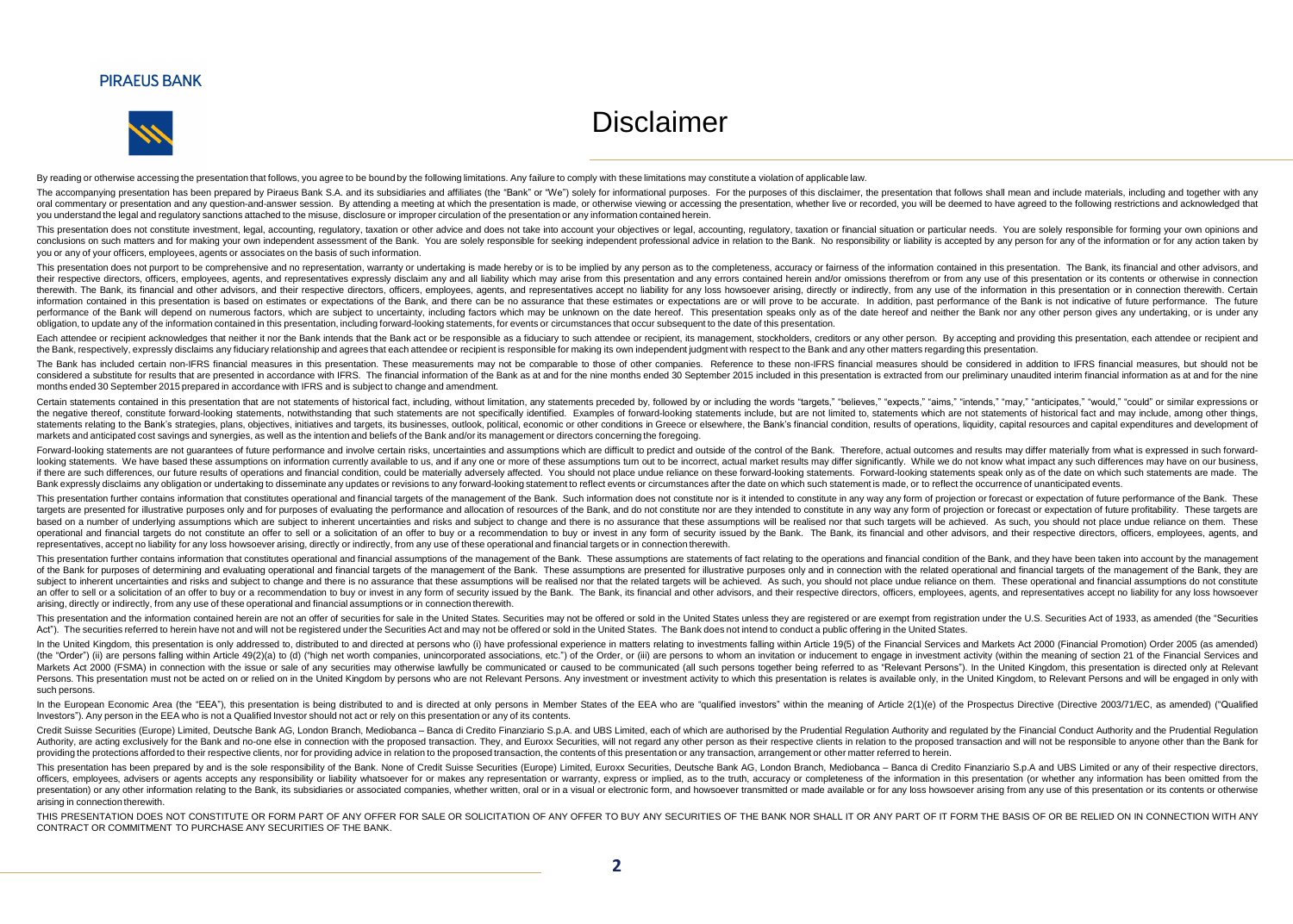

## **1.1** Transaction rationale

- On 3 November 2015, Piraeus Bank's Board of Directors called an Extraordinary General Meeting for 15 November 2015, to approve a **capital raising of up to €4,933m** (the "Capital Raising") and a reverse stock split
- Following the approval by the Single Supervisory Mechanism of a total of **€873m of mitigating actions** (including **€602m from the recently conducted liability management exercise**), Piraeus Bank is **seeking to raise an amount of €1,340m in cash** from a capital increase via a non pre-emptive issue of new ordinary shares to the private sector

| Cover CA capital<br>shortfall                                                            | The Capital Raising aims to cover the capital requirements that were determined by the European Central Bank<br>⊻<br>("ECB") under the Comprehensive Assessment ("CA") of the Greek systemic banks<br>The Capital Raising comprises:<br>$\triangledown$<br>a) a capital increase via a non pre-emptive issue of new ordinary shares ("Equity Issue") to the private sector;<br>issuance of new ordinary shares and Contingent Convertible Bonds ("CoCo") to the Hellenic Financial Stability<br>b)<br>Fund ("HFSF");<br>Capital created through mitigating actions approved by SSM, including the Liability Management Exercise<br>$\mathcal{C}$<br>("LME") launched by Piraeus Bank on 15 October 2015 |
|------------------------------------------------------------------------------------------|---------------------------------------------------------------------------------------------------------------------------------------------------------------------------------------------------------------------------------------------------------------------------------------------------------------------------------------------------------------------------------------------------------------------------------------------------------------------------------------------------------------------------------------------------------------------------------------------------------------------------------------------------------------------------------------------------------|
| Strengthen capital<br>ratios                                                             | The Capital Raising is expected to lift Piraeus Bank's CET1 ratio to 19.7% (phased-in) and 18.7% (fully-loaded)<br>☑<br>bringing it at the top-end among European peers in terms of CET1 capital ratio                                                                                                                                                                                                                                                                                                                                                                                                                                                                                                  |
| Enhance confidence of<br>Greek depositors and<br>facilitate access to<br>funding markets | Strengthened capital position of Piraeus will further <b>enhance the Bank's perception</b> among domestic depositors<br>⊻<br>Post Capital Raising, the Bank will be well positioned to immediately reduce reliance on Eurosystem funding<br>M<br>Increased capital ratios expected to reflect positively in the credit rating of Piraeus Bank and facilitate quicker<br>access to international debt capital markets                                                                                                                                                                                                                                                                                    |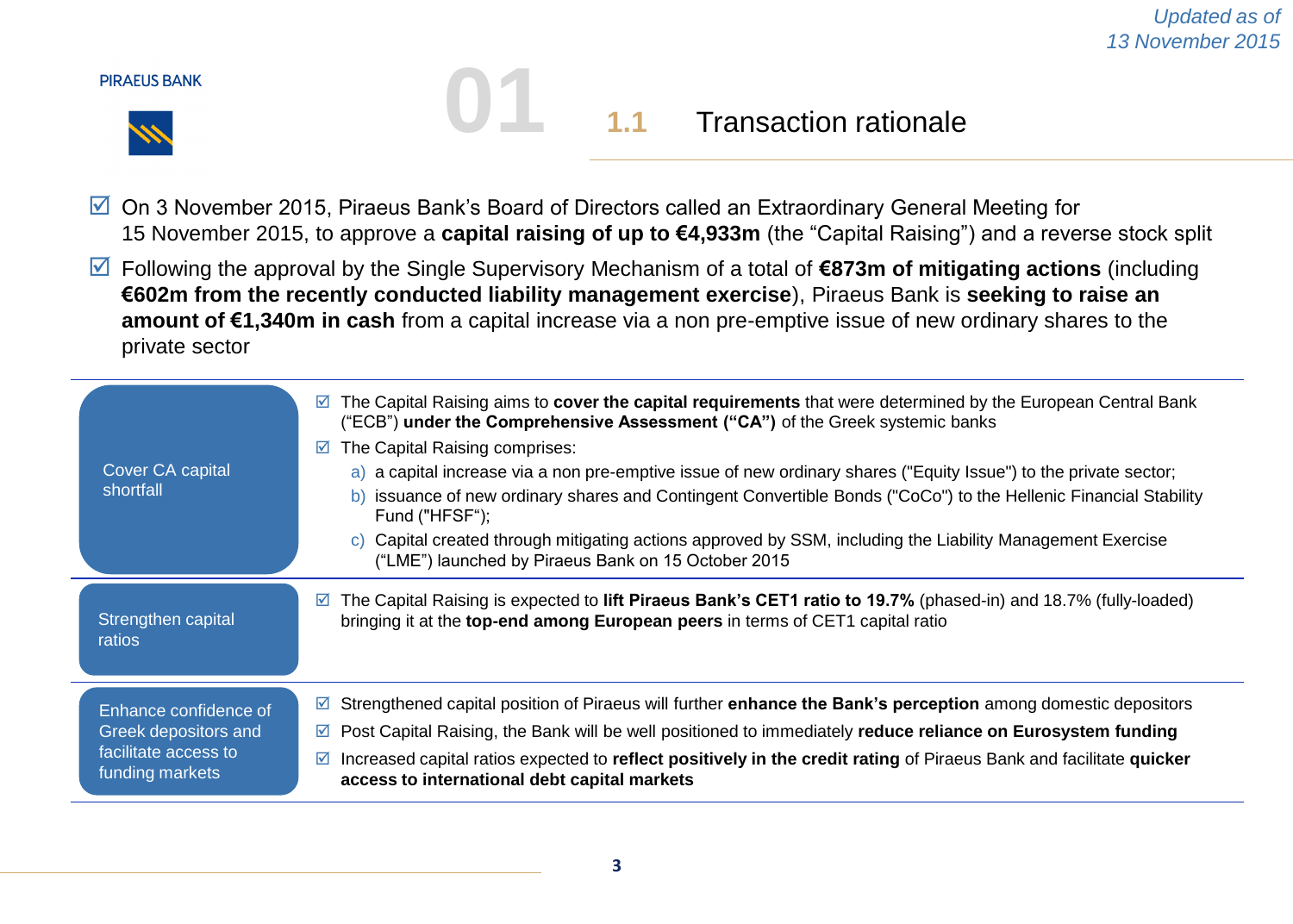# **01 1.2** Transaction structure

| Share capital<br>increase for cash<br>from private<br><i>investors</i> | $\boxtimes$ Piraeus is seeking to raise through a non pre-emptive bookbuild to private investors an amount to cover its capital requirements from<br>the CA's asset quality review and stress test under the baseline scenario, less the mitigating measures approved on 13 November 2015<br>by the Single Supervisory Mechanism ("SSM") of €873m (including LME)<br>⊠ As a result, the amount of capital that Piraeus is seeking to raise from a capital increase via the non pre-emptive bookbuild to the<br>private sector in cash has been reduced to approximately €1,340m<br>Minimum price of €0.3 per ordinary share, which is the minimum amount allowed by law<br>☑<br>Reverse stock split ratio of at least 100 : 1<br>☑<br>Subject to investor demand, Piraeus Bank reserves the right to upsize the offering<br>☑ |
|------------------------------------------------------------------------|-------------------------------------------------------------------------------------------------------------------------------------------------------------------------------------------------------------------------------------------------------------------------------------------------------------------------------------------------------------------------------------------------------------------------------------------------------------------------------------------------------------------------------------------------------------------------------------------------------------------------------------------------------------------------------------------------------------------------------------------------------------------------------------------------------------------------------|
| <b>LME</b>                                                             | $\boxtimes$ On 15 October 2015, Piraeus launched a LME for its outstanding 2017, 2016 and perpetual securities<br>On 9 November 2015, all of the classes of debt securities that were subject to the LME were successfully exchanged for non-<br>☑<br>transferable receipts ("NTRs")<br>The LME decreases the capital requirement by up to $€602m$<br>☑                                                                                                                                                                                                                                                                                                                                                                                                                                                                       |
| Capital injection<br>from HFSF                                         | 25% of CA capital requirements not covered by private investors or SSM approved mitigating actions including LME will be covered<br>☑<br>through the issuance of new ordinary shares to the HFSF<br>75% of CA capital requirements not covered by private investors or SSM approved mitigating actions including LME will be covered by<br>☑<br>the HFSF in the form of CoCo                                                                                                                                                                                                                                                                                                                                                                                                                                                  |
| Condition                                                              | ⊠ The Capital Raising is subject to the condition that Piraeus will raise through private sources enough capital to ensure that the Bank<br>satisfies the condition for precautionary recapitalisation (within the meaning of item d(cc) of paragraph 3 of Article 32 of the Greek<br>BRRD Law (as defined herein)). It is currently expected that this condition will be satisfied if:<br>- the baseline capital requirements are met through a combination of LME, Equity Issue and other SSM approved mitigating actions<br>- the adverse capital requirements are met through a combination of LME, Equity Issue, other SSM approved mitigating actions, and if<br>required, a capital injection by HFSF                                                                                                                  |
| Syndicate<br>structure                                                 | Process Banks: Deutsche Bank AG, London Branch and UBS Limited<br>☑<br>Joint Global Coordinators: Credit Suisse Securities (Europe) Limited, Deutsche Bank AG, London Branch and UBS Limited<br>☑<br>Joint Bookrunners: Credit Suisse Securities (Europe) Limited, Deutsche Bank AG, London Branch, Euroxx Securities, Mediobanca -<br>☑<br>Banca di Credito Finanziario S.p.A. and UBS Limited                                                                                                                                                                                                                                                                                                                                                                                                                               |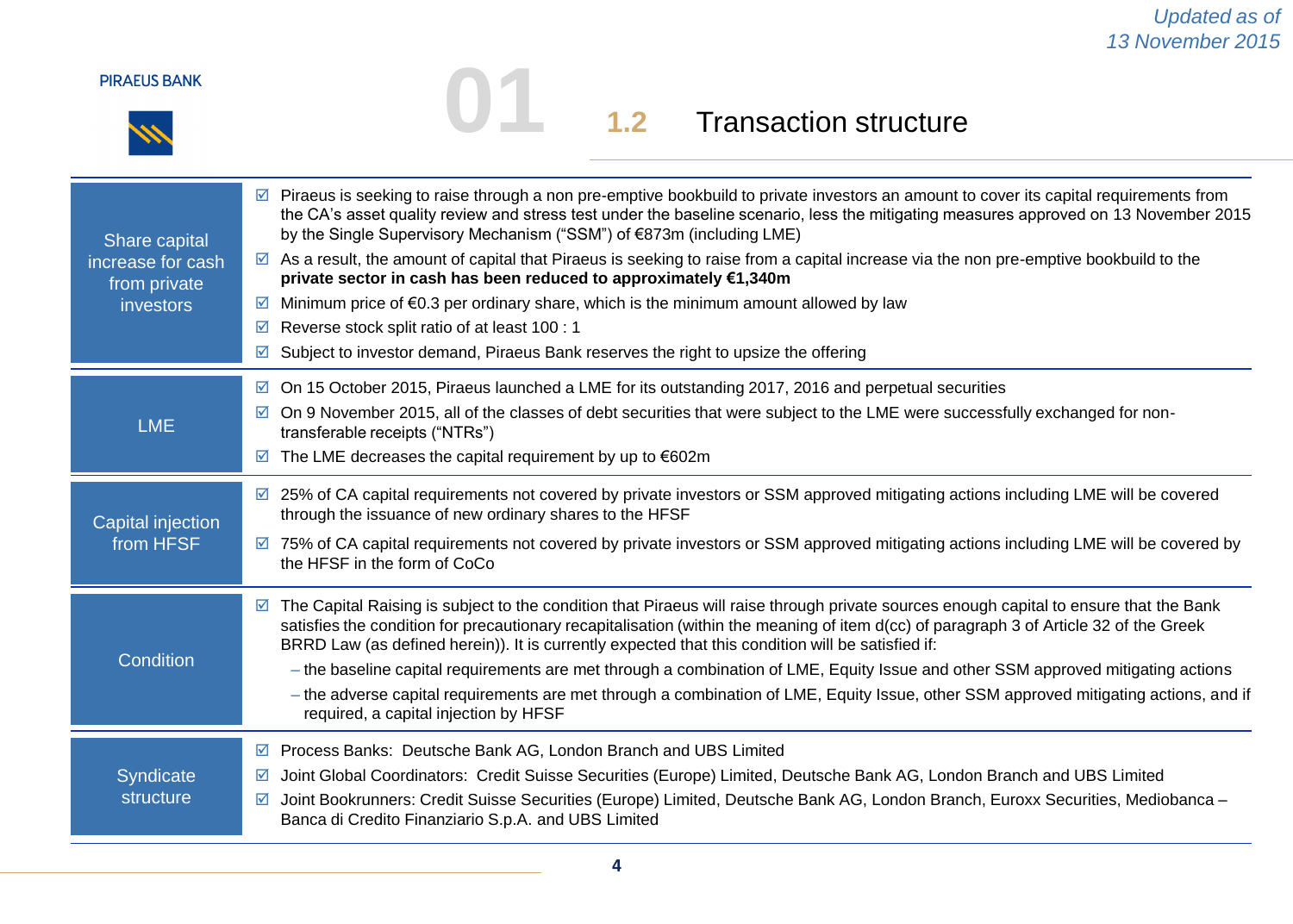For illustrative purposes, Capital Raising calculations at the minimum legal price and assuming €4,662m(1) additional capital (the "Total Regulatory Capital Raising Amount")

**01 1.3** Capital Raising

|                                                                                                                                                                    | Number of shares |
|--------------------------------------------------------------------------------------------------------------------------------------------------------------------|------------------|
| (amounts in $\epsilon$ m, unless stated otherwise)<br>Baseline capital shortfall                                                                                   | 2,213            |
| $(-)$ Capital actions approved by SSM                                                                                                                              | (873)            |
| (+) Maximum LME conversion into shares                                                                                                                             | 602              |
| (+) Maximum HFSF shares                                                                                                                                            | 680              |
| <b>Share capital increase</b>                                                                                                                                      | 2,622            |
| (+) Maximum HFSF CoCo                                                                                                                                              | 2,040            |
| <b>Capital Raising(1)</b>                                                                                                                                          | 4,662            |
| Legal minimum subscription price $(\epsilon)$                                                                                                                      | 0.30             |
| Minimum reverse stock split                                                                                                                                        | 100:1            |
| Number of shares outstanding (m, latest)                                                                                                                           | 6,102            |
| Adj. number of shares post reverse stock split (m)                                                                                                                 | 61               |
| (+) New shares issued, at legal minimum price (m)                                                                                                                  | 8,740            |
| <b>Total shares, post Capital Raising (m)</b><br>(1) Adjusted for capital generated by capital actions approved by the SSM less maximum LME conversion into shares | 8,801            |
| Note: TBV: Tangible book value of equity                                                                                                                           |                  |

| Number of shares | Tangible book value per share                        |        |              |  |
|------------------|------------------------------------------------------|--------|--------------|--|
| 2,213            | Book value of equity, Sep-15                         | 6,607  |              |  |
| (873)            | (-) Goodwill, Sep-15                                 | (72)   |              |  |
| 602              | TBV, Sep-15                                          | 6,535  |              |  |
| 680              |                                                      |        |              |  |
| 2,622            | $(+)$ Capital Raising <sup>(1)</sup>                 | 4,662  | <b>P/TBV</b> |  |
| 2,040            | TBV, post Capital Raising                            | 11,197 | 0.24x        |  |
| 4,662            | TBV/share post Capital Raising (€)<br>C <sub>1</sub> | 1.27   | B.           |  |
| 0.30             |                                                      |        |              |  |
| 100:1            | TBV, post Capital Raising   Excl. HFSF CoCo          | 9,157  | 0.29x        |  |
| $C$ 100          | TBV/share post Capital Raising (€)   Excl. HFSF CoCo | 1.04   | B.           |  |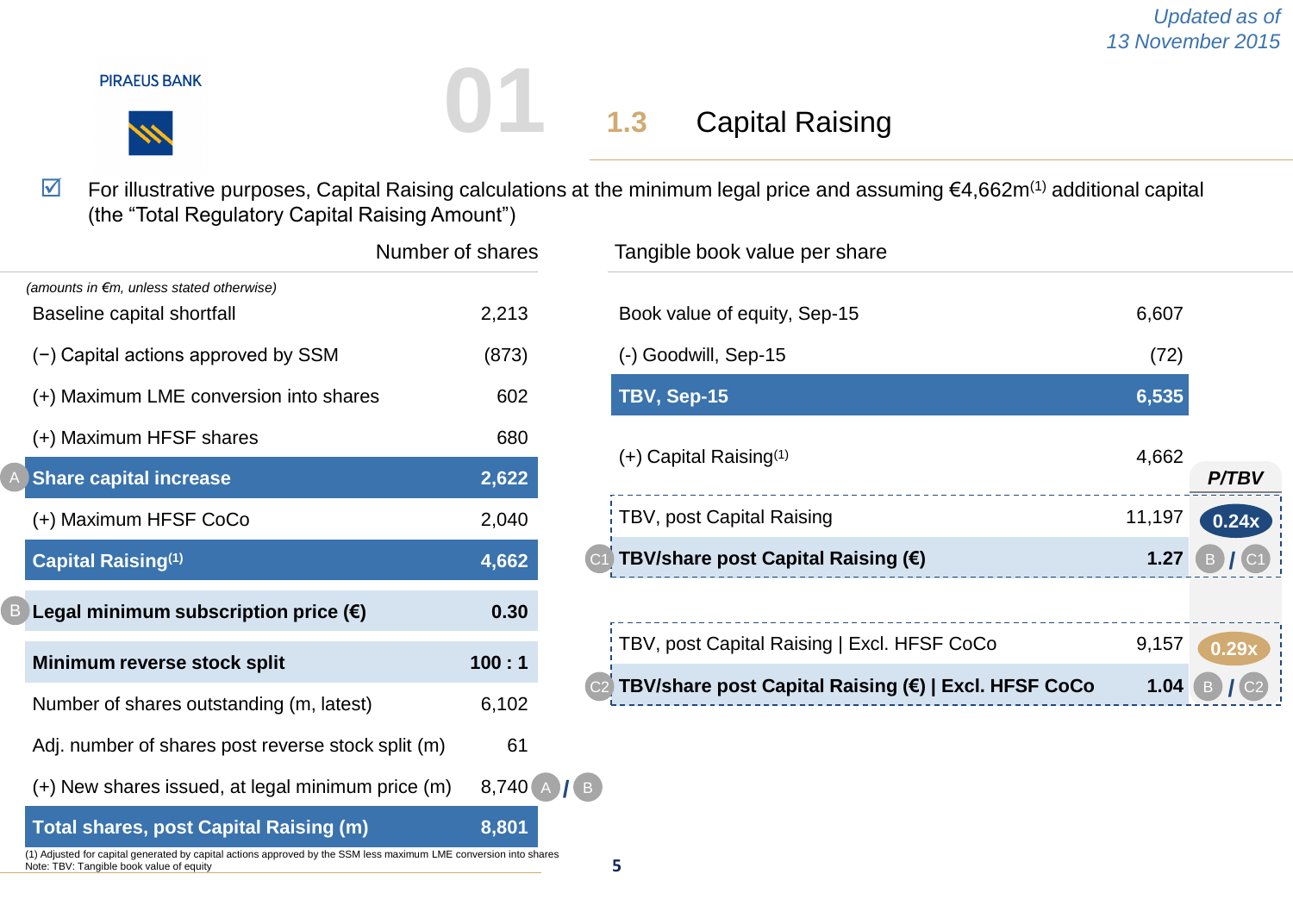*Updated as of 13 November 2015*



Transaction impact on CET1 capital (€m, phased-in)



(1) Adjusted for capital generated by capital actions approved by the SSM (€873m) less maximum LME conversion into shares (€602m) Note: CET1 capital and CET1 ratio (Sep-15) are pro-forma for sale of Piraeus Bank Egypt and ATE Insurance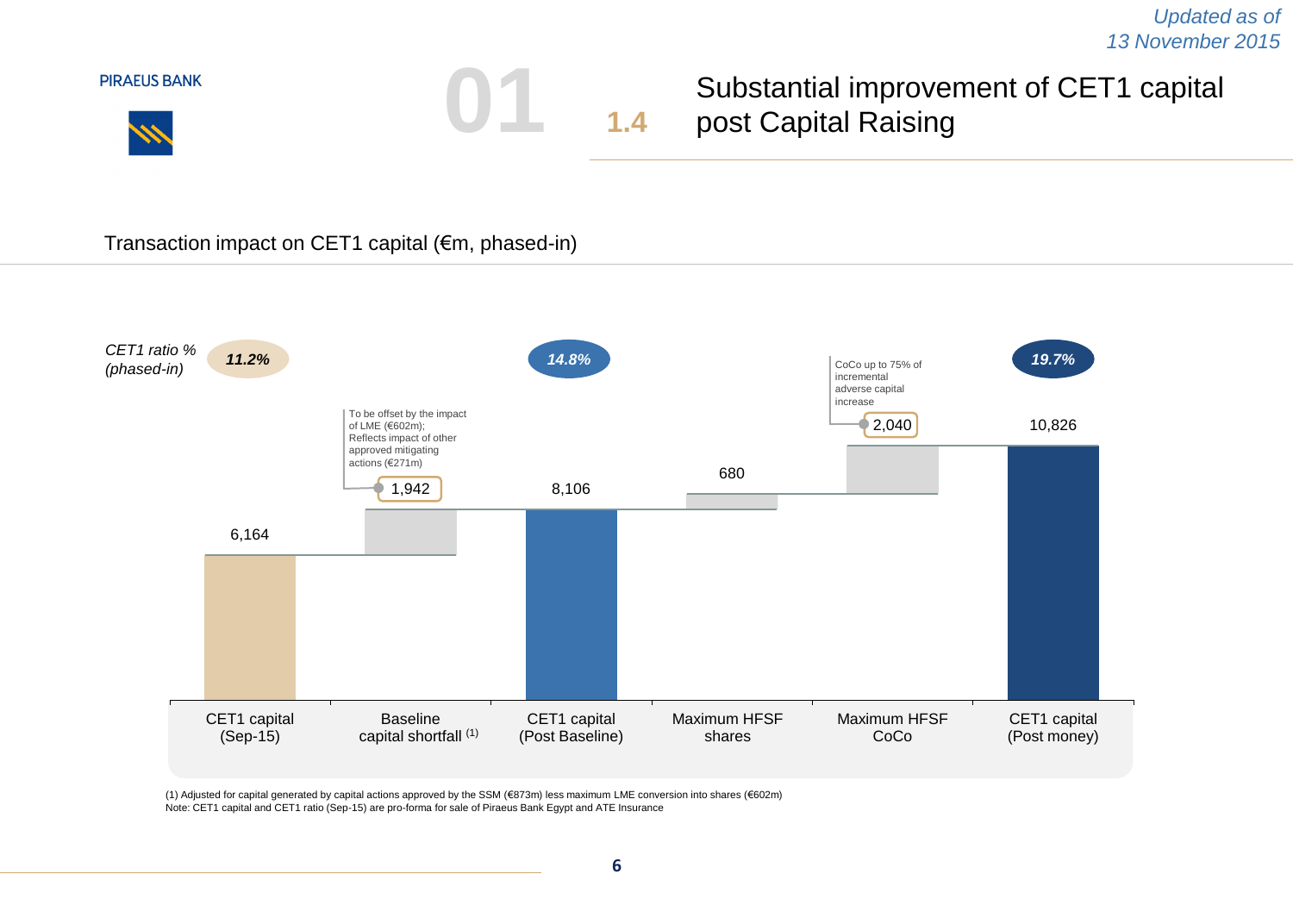

# **1.5** Key amendments to the Greek bank<br> **1.5** recapitalisation framework

| Precautionary<br>recapitalisation            | Following the amendments of HFSF Law through the recently ratified Greek bank recapitalisation bill (Law 4340/2015), and in line<br>☑<br>with the provisions of Law 4335/2015 (the "Greek BRRD Law"), Greek banks may:<br>Seek to raise funds from the private sector, in order to cover their capital shortfall under the AQR and Baseline scenario<br>m.<br>Raise precautionary recapitalisation from the HFSF for any remaining shortfall arising from the Adverse scenario<br>٠                                                                                                                                                                                                                                                                                                                                                                                                                                                                                                                                                                                                                                                                                                                                                                                                                                   |
|----------------------------------------------|-----------------------------------------------------------------------------------------------------------------------------------------------------------------------------------------------------------------------------------------------------------------------------------------------------------------------------------------------------------------------------------------------------------------------------------------------------------------------------------------------------------------------------------------------------------------------------------------------------------------------------------------------------------------------------------------------------------------------------------------------------------------------------------------------------------------------------------------------------------------------------------------------------------------------------------------------------------------------------------------------------------------------------------------------------------------------------------------------------------------------------------------------------------------------------------------------------------------------------------------------------------------------------------------------------------------------|
| <b>Burden sharing</b>                        | Prior to precautionary recapitalisation from the HFSF, mandatory measures are taken to ensure that the residual amount of any<br>☑<br>capital shortfall is allocated to existing holders of capital instruments and other liabilities, as necessary, before any public monies are<br>contributed<br>Greek Cabinet Act defines such measures:<br>☑<br>Conversion of liabilities comprising: (1) preference shares and Additional Tier 1 instruments, (2) Tier 2 instruments, (3) all<br>a)<br>other subordinated liabilities, and (4) unsecured senior liabilities that are not preferred by mandatory provisions of law, in that<br>order and respecting the insolvency waterfall, up until the point at which the regulatory minimum level of capital is met <sup>(1)</sup><br>Write-down and conversion mechanics can also be applied to guarantees provided by the Bank for debt or equity instruments<br>b)<br>issued by its subsidiaries and claims of such subsidiaries on the Bank arising from on-loans and deposits of proceeds of<br>issuance of such debt or equity instruments<br>Provisions do not apply to the NTRs of Piraeus Bank's LME<br>The above Cabinet Act may if needed be promulgated following an independent valuation of the liabilities of the Bank commissioned<br>by the Bank of Greece |
| Form of<br>precautionary<br>recapitalisation | Subject to mandatory conversion of liabilities, state aid may be provided by the HFSF in the form of common voting shares and<br>☑<br>CoCo, in a 25%/75% mix, as per Cabinet Act No.36<br>HFSF shall contribute cash or ESM bonds to the bank requiring the state aid in exchange for the aforementioned instruments.<br>☑                                                                                                                                                                                                                                                                                                                                                                                                                                                                                                                                                                                                                                                                                                                                                                                                                                                                                                                                                                                            |
| <b>Deferred Tax</b><br>Credits ("DTC")       | Amendments of previous legislation (Law 4172/2013), allowing for:<br>☑<br>recognition of new DTC on losses recorded until 30 June 2015,<br>a)<br>deferral of application of the law to financial year 2016 (from 2015 previously)<br>b)                                                                                                                                                                                                                                                                                                                                                                                                                                                                                                                                                                                                                                                                                                                                                                                                                                                                                                                                                                                                                                                                               |

1. Assuming NAV of the bank receiving precautionary recapitalisation is positive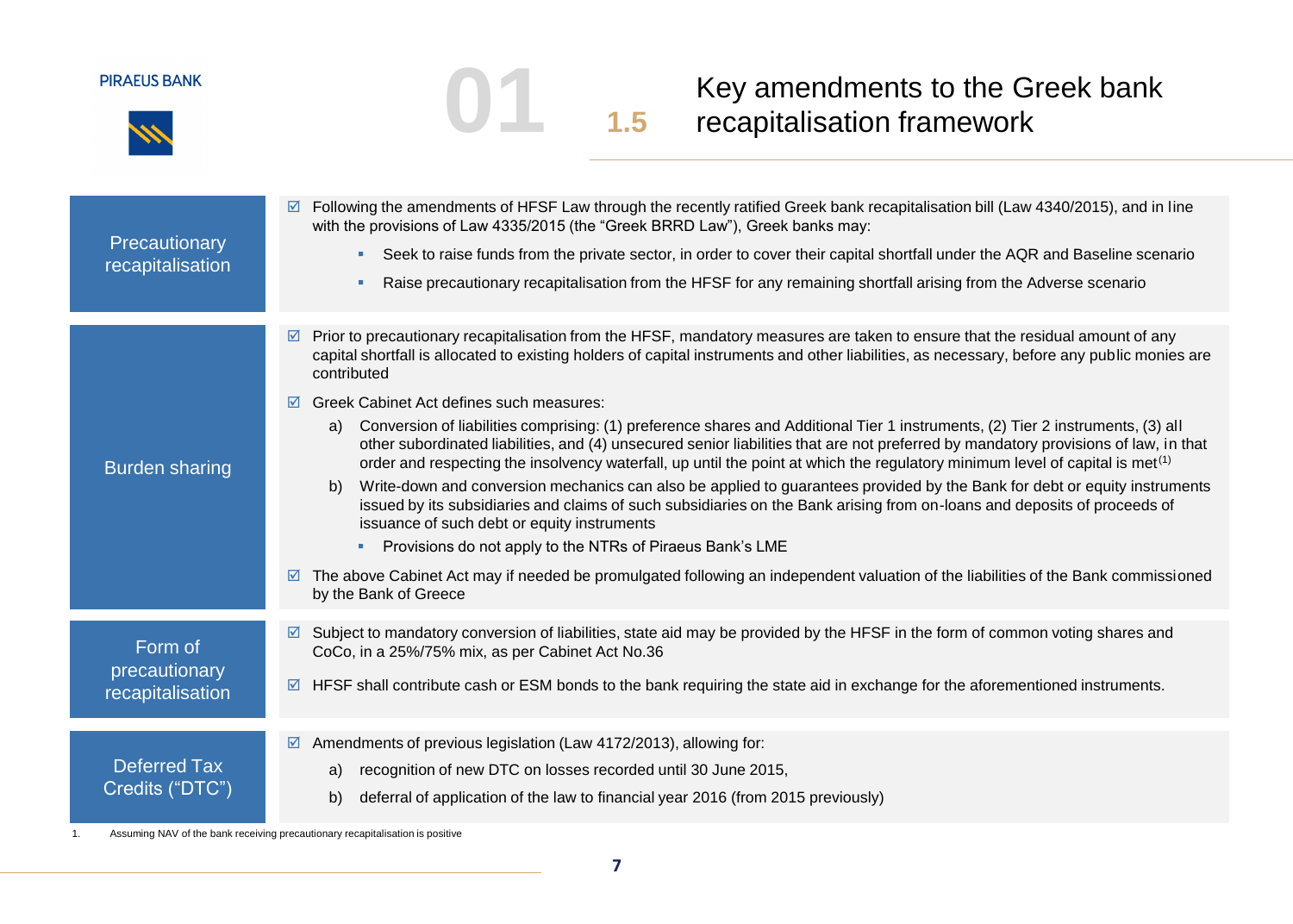# **01 1.6** Contingent convertible bonds

| <b>Term and Ranking</b>            | ☑<br>Perpetual<br>Pari passu with common equity, junior to all claims of all creditors (including subordinated) at special liquidation of issuer<br>☑                                                                                                                                                                                                  |
|------------------------------------|--------------------------------------------------------------------------------------------------------------------------------------------------------------------------------------------------------------------------------------------------------------------------------------------------------------------------------------------------------|
| <b>Basel III</b><br>classification | Classified as Common Equity Tier 1<br>☑                                                                                                                                                                                                                                                                                                                |
| Coupon                             | Initial 7 years 8% per annum (initial interest rate)<br>☑<br>Post 7 years, interest rate calculated as prevailing 7y Mid-swap rate + (8% less 7y Mid-swap rate at issuance)<br>⊻                                                                                                                                                                       |
| Payment of interest                | $\boxtimes$ Annual<br>Fully discretionary<br>☑<br>Paid in cash or shares<br>☑<br>No dividend shall be paid on the issuer's common stock if issuer has decided not to pay the previous coupon payment in full<br>☑                                                                                                                                      |
| <b>Conversion events</b>           | The securities shall automatically convert into ordinary shares if:<br>☑<br>At any time the CET1 ratio, calculated on a consolidated basis or a solo basis, falls below 7%<br>ш<br>2 annual coupons are missed (in whole or in part, and do not need to be consecutive)<br>ш<br>Optional to the holder at 7 <sup>th</sup> anniversary of issuance<br>☑ |
| Conversion<br>consideration        | The number of common shares issued on conversion is determined as 116% of the nominal amount of the outstanding<br>☑<br>securities divided by the conversion price which shall be equal to the offer price subject to market standard adjustments in<br>the event of certain corporate actions                                                         |
| Option to repay                    | The issuer may, in its sole discretion, repay all or some only of the bonds at any time subject to approval by the ECB acting<br>☑<br>within the framework of SSM, at their initial nominal amount plus any interest accrued but unpaid, unless cancelled                                                                                              |
| Applicable law                     | ☑ Greek law                                                                                                                                                                                                                                                                                                                                            |
| <b>Transferability</b>             | Transferable by HFSF to another holder with the consent of the issuer and the regulator, per Art. 7(5)(b) of the HFSF Law<br>☑                                                                                                                                                                                                                         |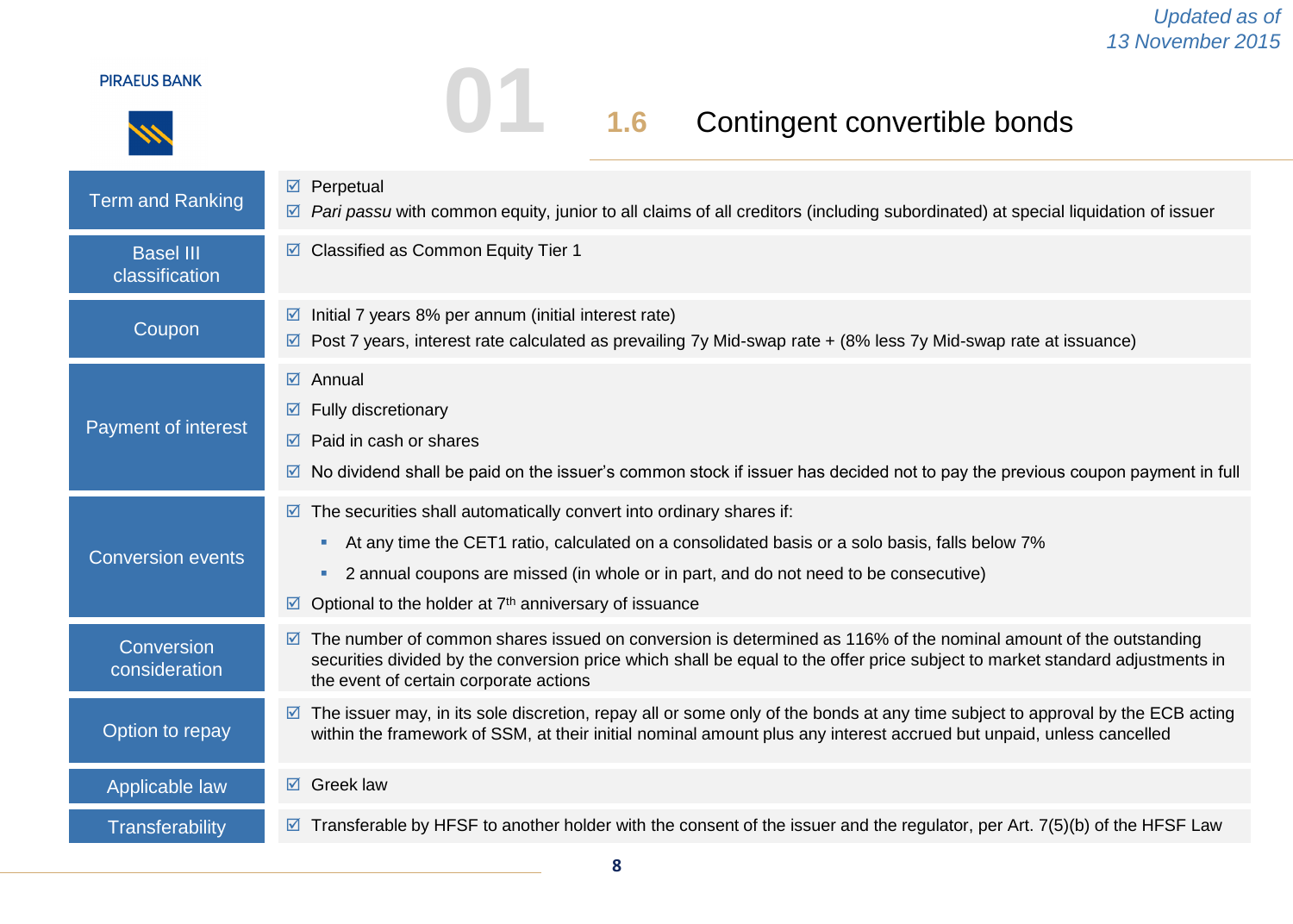**1.7** Comparison of State preference shares

|                        | <b>State preference shares</b>                                                                                                                                                                                           | <b>Contingent convertible</b>                                                                                                                                                  |
|------------------------|--------------------------------------------------------------------------------------------------------------------------------------------------------------------------------------------------------------------------|--------------------------------------------------------------------------------------------------------------------------------------------------------------------------------|
| Overview               | $\triangleright$ Perpetual, redeemable, non-voting, non-listed, issued to the<br>Greek State in 2009                                                                                                                     | $\triangleright$ Perpetual, redeemable, non-voting, non-listed, issued to the<br><b>HFSF</b> in 2015                                                                           |
|                        | $\triangleright$ Redeemable at par                                                                                                                                                                                       | $\boxtimes$ Callable at par                                                                                                                                                    |
|                        | 10% non-cumulative, with annual 2% step-up post 2014<br>☑<br>Non-discretionary coupon<br>☑                                                                                                                               | $\boxtimes$ 8% non-cumulative coupon until 2022, then 7y mid-year<br>$swap + a$ margin                                                                                         |
|                        | $\boxtimes$ Dividend payment not allowed under corporate law, if                                                                                                                                                         | <b>Discretionary coupon</b><br>☑                                                                                                                                               |
| Costs                  | statutory equity is less than the sum of: share capital plus                                                                                                                                                             | Payable at the option of the issuer in cash or shares <sup>(1)</sup><br>M                                                                                                      |
|                        | share premium plus statutory reserves                                                                                                                                                                                    | One coupon payment may be missed                                                                                                                                               |
|                        | $\boxtimes$ Not tax deductible                                                                                                                                                                                           | Tax deductible: 5.7% after tax cost                                                                                                                                            |
| Capital<br>eligibility | ☑ Grandfathered, loses CET1 quality after 31/12/2017                                                                                                                                                                     | ☑ CET1 quality without expiry                                                                                                                                                  |
|                        | $\boxtimes$ May be converted into ordinary shares at any time after                                                                                                                                                      | $\boxtimes$ Converted into common equity if:                                                                                                                                   |
|                        | 2014 pursuant to a decision of the Ministry of Finance on the<br>recommendation of Bank of Greece                                                                                                                        | $\triangleright$ Two coupon payments are missed (in whole or in part,<br>and do not need to be consecutive)                                                                    |
|                        | $\boxtimes$ Conversion into a variable number of shares, equal to 100%                                                                                                                                                   | $\boxtimes$ CET1 ratio (including the CoCo) falls below 7%                                                                                                                     |
| Conversion<br>features | of par divided by last 12 months average share price<br>$\triangledown$ Upon voluntary conversion, legal ownership of common<br>shares remains with the Greek State                                                      | At holder's option at the 7 <sup>th</sup> anniversary from<br>☑<br>issuance                                                                                                    |
|                        |                                                                                                                                                                                                                          | Conversion into a fixed number of shares, equal to 116% of<br>☑<br>par divided by the 2015 capital increase subscription price<br>subject to market standard adjustment events |
|                        |                                                                                                                                                                                                                          | $\boxtimes$ At conversion, legal ownership of common shares remains<br>with the HFSF                                                                                           |
|                        | • Short shelf life of 2 years<br>• 12-month look-back feature on<br>conversion                                                                                                                                           | . Long shelf life of 7+ years<br>• Behaves like a 7-year call option<br>for common shareholders, in a<br>ratio of 0.71 "option" per share <sup>(2)</sup>                       |
|                        | Equal to the value of the coupon divided by the latest common share price quoted on the interest payment date<br>Ratio of maximum HFSF CoCo divided by the sum of Baseline capital increase and maximum HFSF shares<br>q |                                                                                                                                                                                |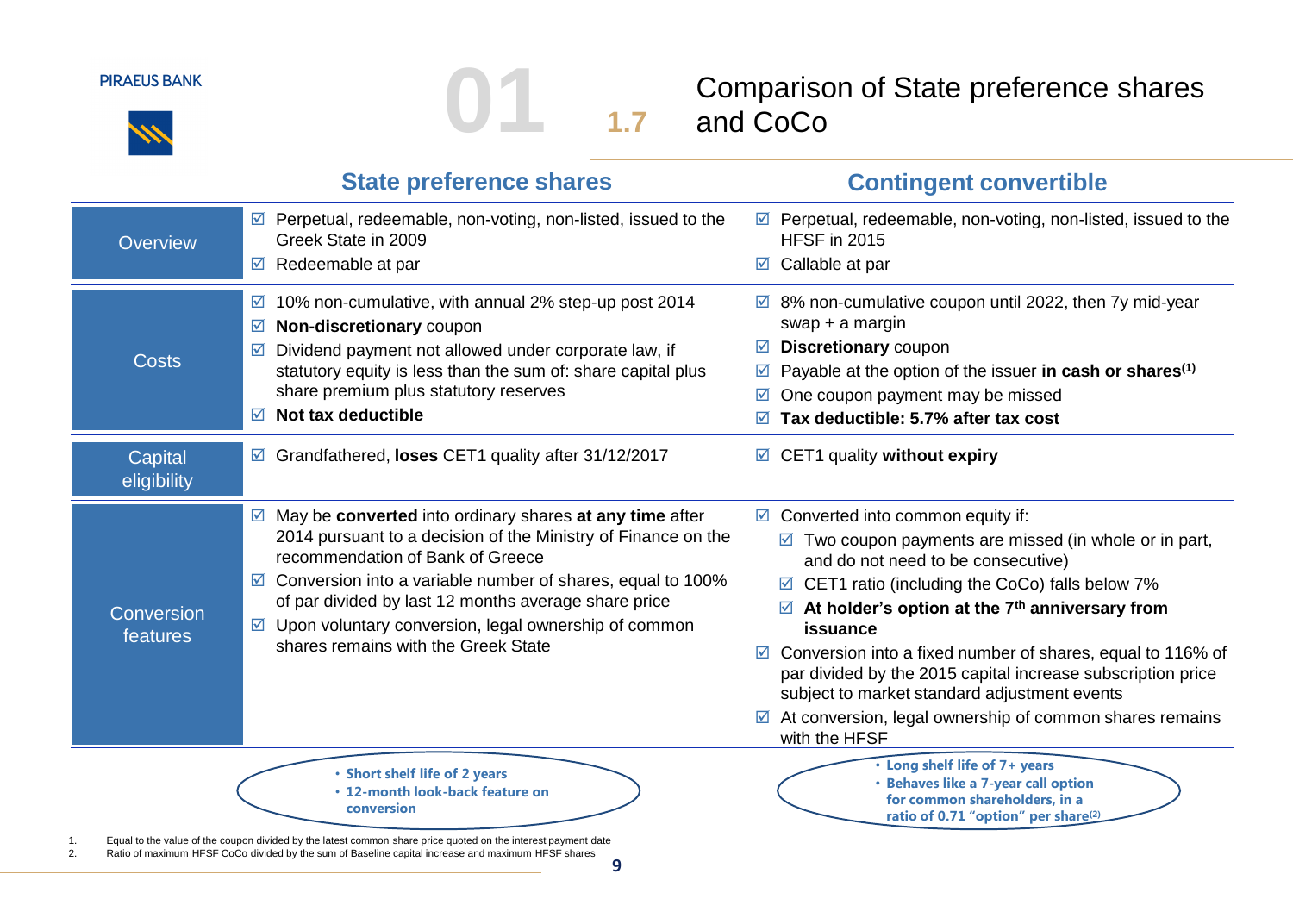## **01 1.8** Impact of CoCo

- The graphs below illustrate the impact of inclusion of CoCo in the capital structure of a bank, for shareholders of such bank
- It is assumed such bank raises capital based on framework outlined in Law 4340/2015, either through only new equity issuance, or a combination of new equity issuance and precautionary recapitalisation, provided in a split of 25%/75% equity/CoCo

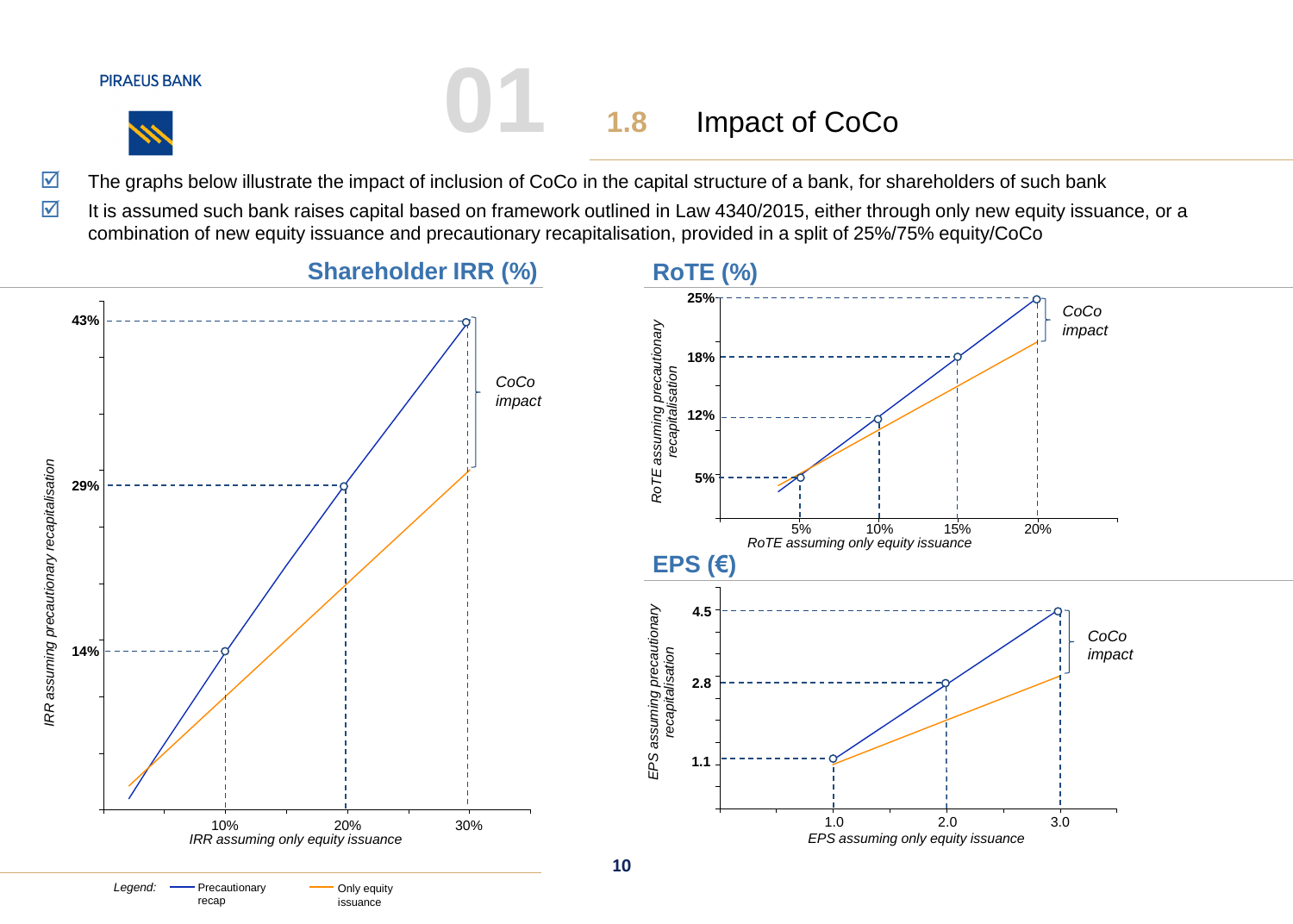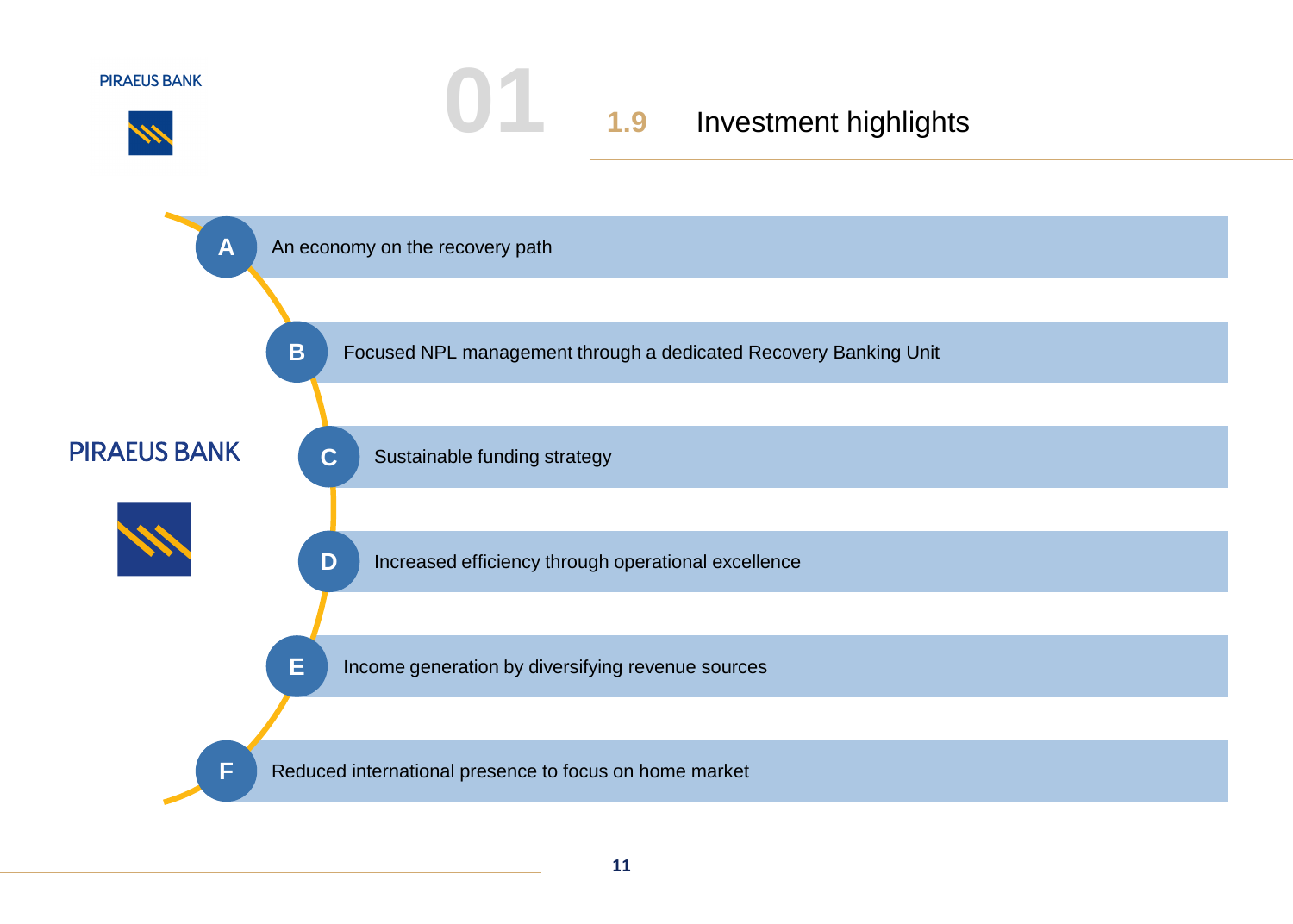**01 1.10** Our medium term targets | Greece

|                                                                                                                                                                             |                      | <b>Sept. 2015</b>     | <b>Target 2018</b> |
|-----------------------------------------------------------------------------------------------------------------------------------------------------------------------------|----------------------|-----------------------|--------------------|
| The leading Greek bank                                                                                                                                                      | Market share(1)      | $~10\%$               | $~1.30\%$          |
| $\overline{2}$<br>with active NPL management                                                                                                                                | <b>NPL ratio</b>     | 40%                   | <17%               |
|                                                                                                                                                                             | Cost of risk $(2)$   | 397bps                | $~50$ bps          |
| 3<br>best in-class efficiency                                                                                                                                               | <b>Branches</b>      | 778                   | ~1550              |
|                                                                                                                                                                             | Opex / Assets(3)     | 169bps                | $<$ 140bps         |
|                                                                                                                                                                             | <b>Opex</b>          | €1.1bn <sup>(4)</sup> | $\sim$ £1.0bn      |
|                                                                                                                                                                             | <b>Cost / Income</b> | 50%                   | $<$ 37%            |
| .and increasing revenues                                                                                                                                                    | $NIM^{(5)}$          | 270bps                | >300bps            |
|                                                                                                                                                                             | Fees / Assets(3)     | 43bps                 | $>90$ bps          |
| to reach sustainable profitability<br>$5\phantom{1}$                                                                                                                        | ROA <sup>(3)</sup>   | $-82$ bps             | $~150$ bps         |
| Perimeter includes total Greek operations unless stated otherwise<br>Note:<br>Market share of gross loans - Perimeter Piraeus Bank Greece (standalone financial statements) |                      |                       |                    |

4. OpEx: 9m.15 figure annualised<br>5. NIM computed as net interest in

NIM computed as net interest income over assets excluding

EFSF bonds (€14bn), seasonal loans and discontinued operations

<sup>1.</sup> Market share of gross loans - Perimeter Piraeus Bank Greece (standalone financial statements)<br>2. Cost of risk for 9m.15 measured as provision expense over gross loans<br>3. Ratios computed excludi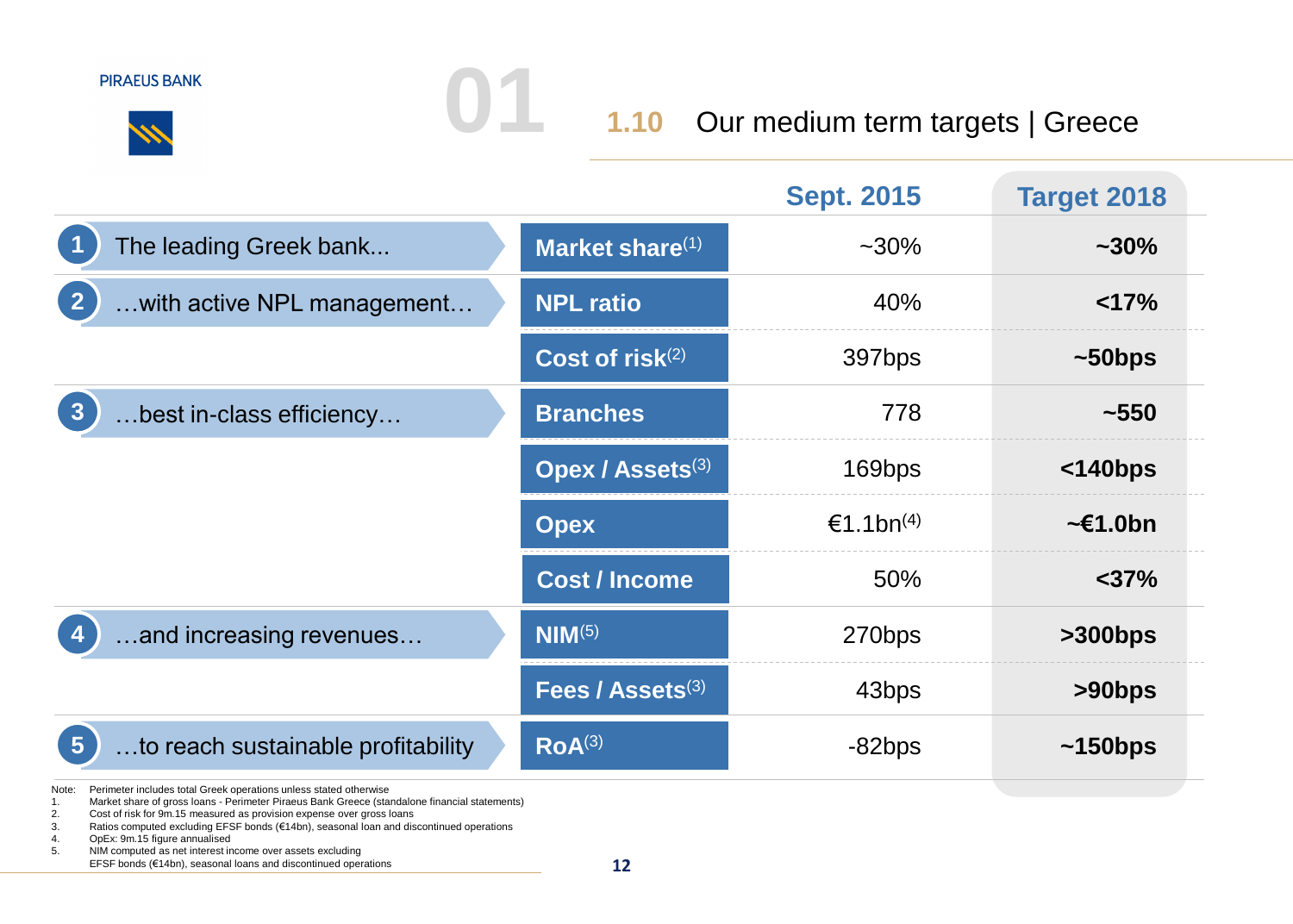

Note: Perimeter of medium term targets stated includes total Greek operations unless stated otherwise

- PPI: Pre Provision Income; OpEx: Operating expenses; PBT: Profit before Tax; PAT: Profit after Tax; P: Share capital increase (€2,622m)
- 1. NIM computed as net interest income over assets excluding EFSF bonds (€14bn), seasonal loans and discontinued operations
- 2. Ratios computed excluding EFSF bonds (€14bn), seasonal loan and discontinued operations
- Based on Greece statutory corporate tax rate (29%), used for simplification purposes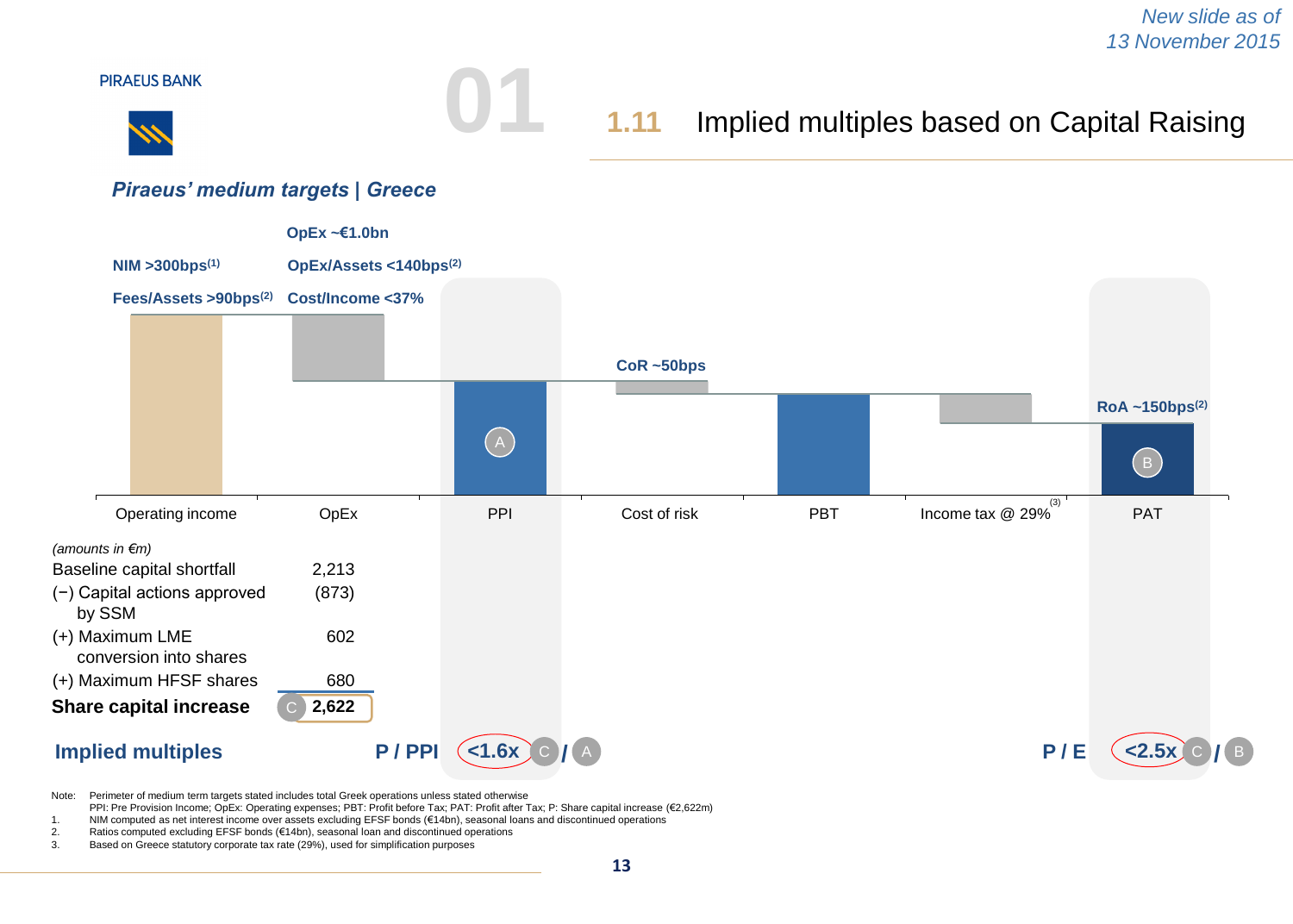

**A**

## **Appendix A Peers benchmarking**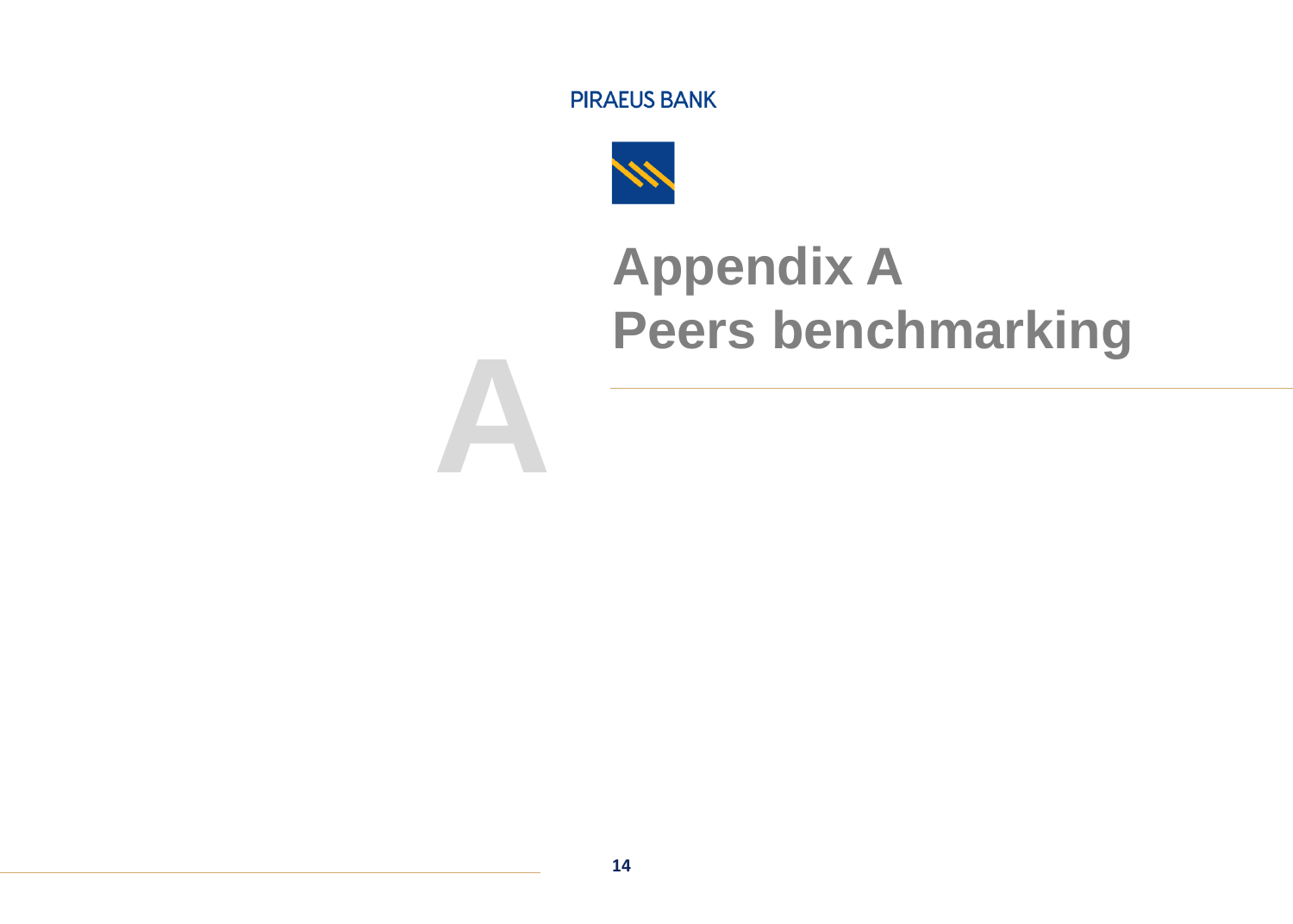

 $\overline{C}$ 

## DTA and DTC as % CET1 **A.1**

 $\blacksquare$  Analysis for Piraeus and peers following recapitalisation to cover full CA requirements

**A**

| (€m, Sep-15)                                             | Peer 1    | Peer $2^{(3)}$ | Peer 3        | <b>Piraeus</b> |
|----------------------------------------------------------|-----------|----------------|---------------|----------------|
| <b>DTC</b>                                               | 3,429     | 4,078          | $-4,900$      | 4,118          |
| Other DTAs                                               | 994       | 815            | 229           | 702            |
| <b>Total DTAs</b>                                        | 4,423     | 4,893          | 5,129         | 4,820          |
| RWAs, fully loaded                                       | $-52,636$ | 38,820         | $-60,600$     | 54,830         |
|                                                          |           |                |               |                |
| CET1 capital, fully loaded                               | 6,211     | 3,067          | $3,983^{(4)}$ | 5,601          |
| CET1 capital % ratio, fully loaded                       | 11.8%     | 7.9%           | 6.6%          | 10.2%          |
|                                                          |           |                |               |                |
| Recapitalisation                                         | 2,743     | 2,122          | $5,953^{(5)}$ | $4,662^{(1)}$  |
| $(A)$ + $(B)$<br>Adjusted CET1 capital, fully loaded (2) | 8,954     | 5,189          | 9,935         | 10,263         |
| Adjusted CET1 capital % ratio, fully loaded (2)          | 17.0%     | 13.4%          | 16.4%         | 18.7%          |
|                                                          |           |                |               |                |
| DTC as % of Adjusted CET1 capital                        | 38.3%     | 78.6%          | 49.3%         | 40.1%          |
| Total DTAs as % of Adjusted CET1 capital                 | 49.4%     | 94.3%          | 51.6%         | 47.0%          |

1. Piraeus: Adjusted for capital generated by approved mitigating actions

2. Excluding any potential impact from threshold allowances<br>3. Peer 2 ratios assume no conversion of State preference sh

3. Peer 2 ratios assume no conversion of State preference shares

4. Based on Peer 3 disclosure for fully loaded CET1 ratio, adjusted for State preference shares; Assumes no impact on thresholds from exclusion of State preference shares

5. Includes conversion of State preference shares

*Source: Peers' public disclosure*